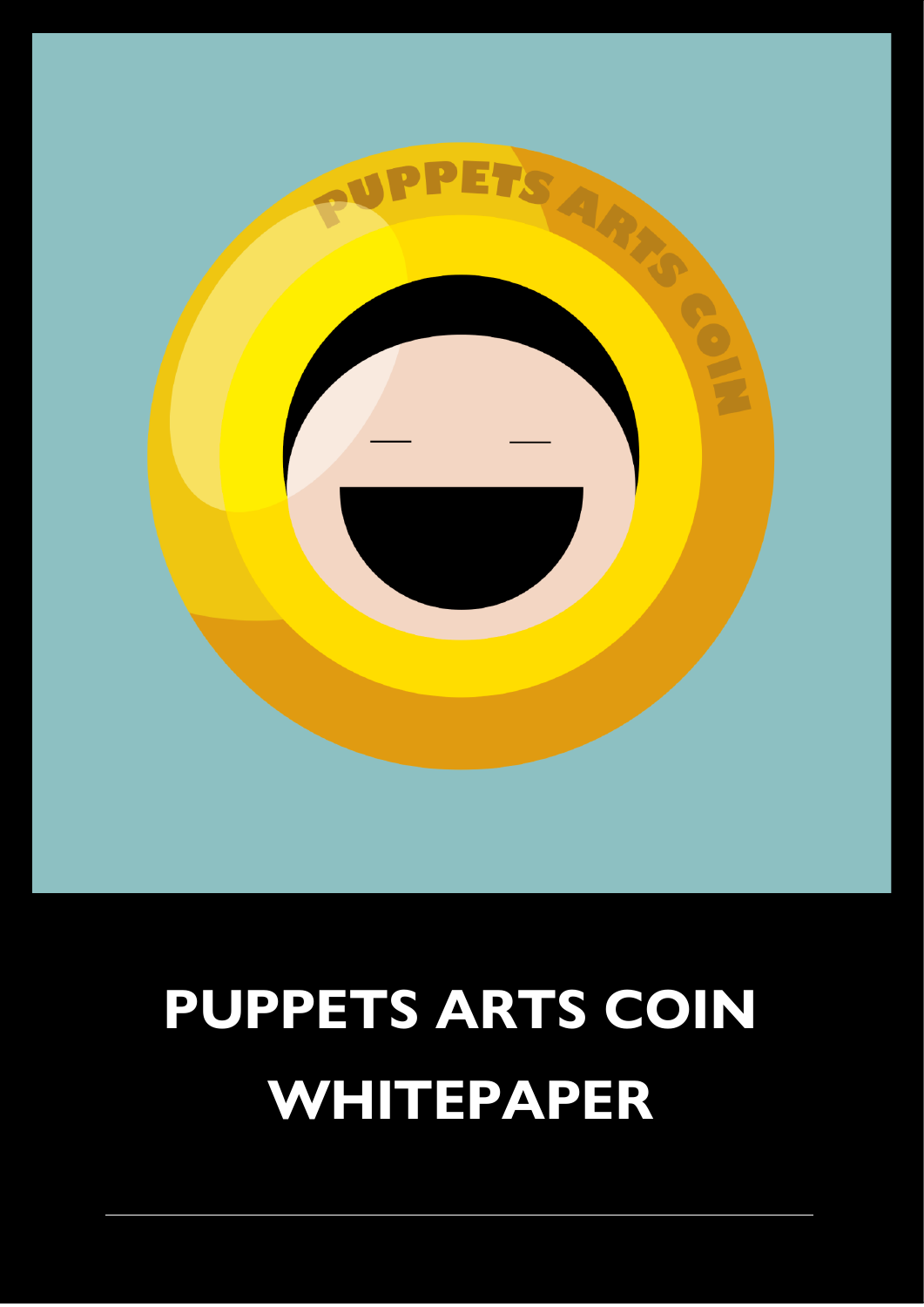# **BRIEF**

| <b>Introduction</b>   | 3                       |
|-----------------------|-------------------------|
| <b>The Project</b>    | $\overline{4}$          |
| <b>Technical Data</b> | $\overline{4}$          |
| Our differential      | $\overline{4}$          |
| <b>Tokenomics</b>     | $\overline{\mathbf{4}}$ |
| Liquidity             | $\overline{4}$          |
| Tax                   | 5                       |
| Community             | 6                       |
| Long run              | 6                       |
| Reliance              | 6                       |
| <b>NFT</b>            | $\overline{7}$          |
| Farm                  | 7                       |
| Where to buy          | $\overline{7}$          |
| Pancake               | $\overline{7}$          |
| Poocoin               | $\overline{7}$          |
| <b>Road Map</b>       | 8                       |
| Goals                 | 8                       |
| Metaverse             | $\overline{0}$          |
| <b>Disclaimer</b>     | $\mathsf{L}$            |
| Introduction          | $\mathbf{I}$            |
| <b>Market Risk</b>    | 12                      |
| Vulnerability risk    | 12                      |
| Private key risk      | 12                      |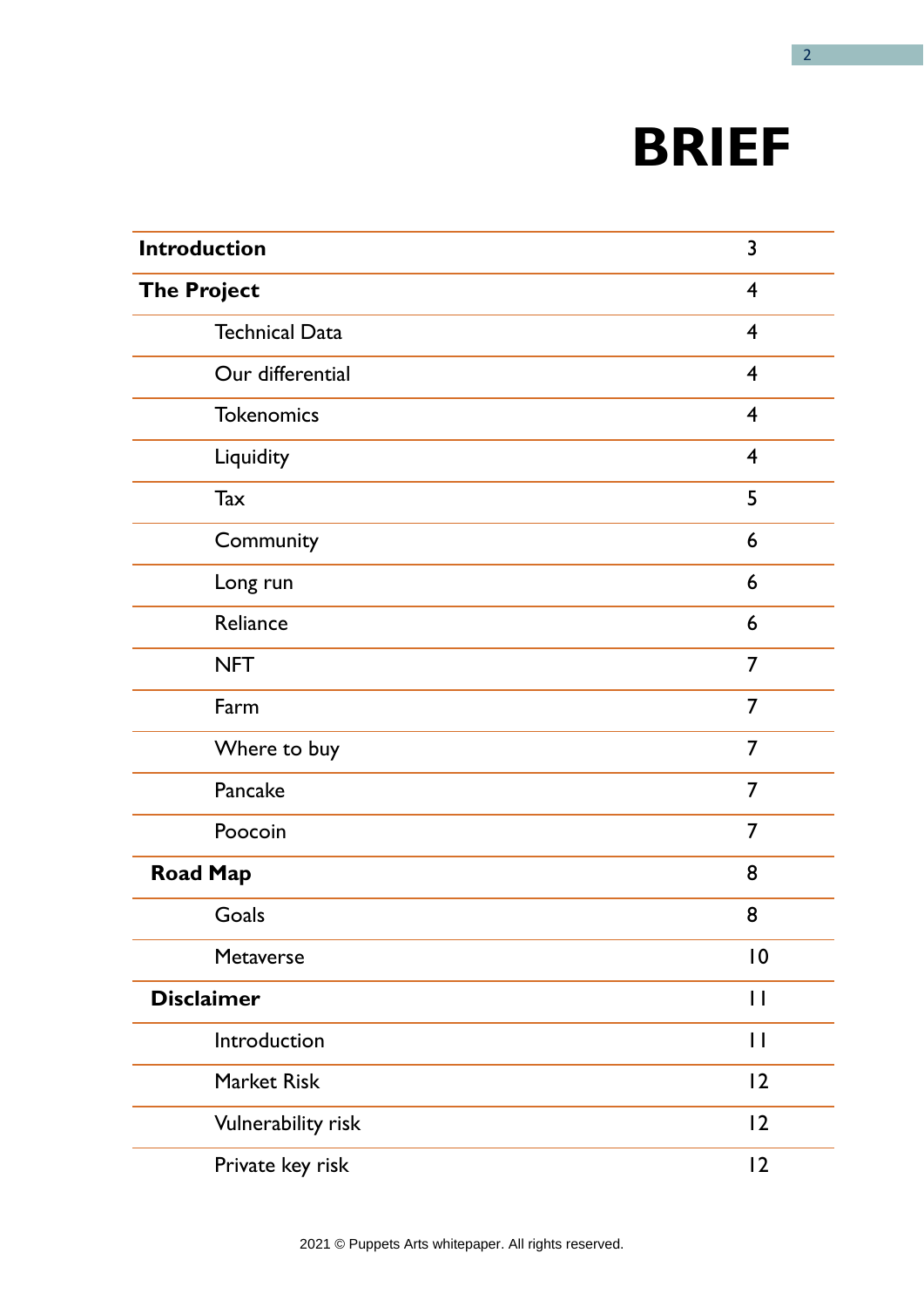# **INTRODUCTION**

The project was launched on 12/16/2021 with the purpose of taking advantage of the art and cryptography niche using the NFT's market.

The Puppets Arts use case is to offer cultural reinterpretations through their NFT's models and thereby monetize the community with what crypto's decentralization can offer.

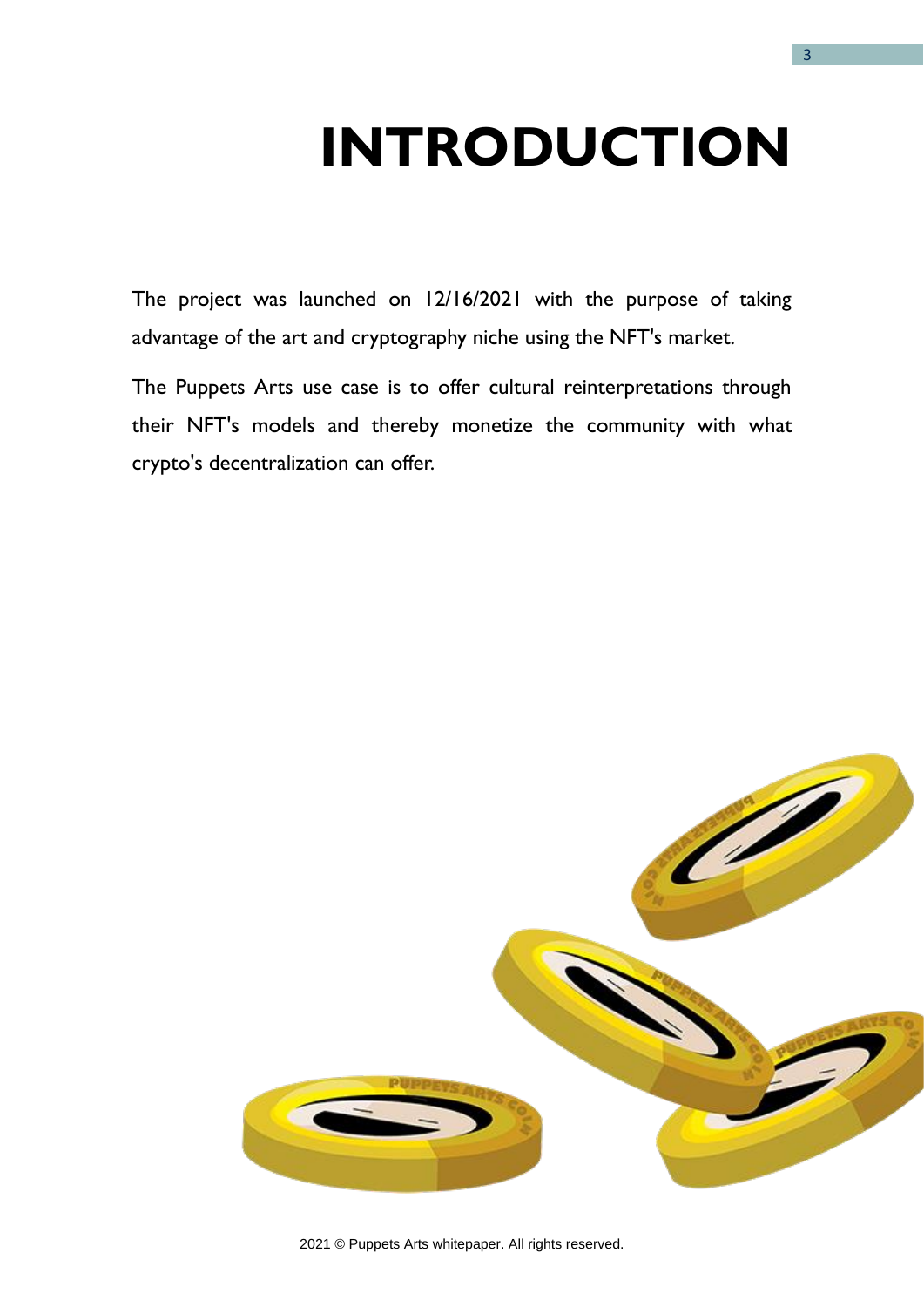# **THE PROJECT**



# **Our differential**

The big advantage, is protection against whales as it is only allowed to trade one trillion (1.000.000.000.000) per order, preventing big falls and climbs (pump and dump) in the Token.

# **Tokenomics**

Initially, 1% share is paid on all transactions of the token. This percentage is divided to all wallets that have Puppets Arts Tokens.

# **Liquidity**

Locked liquidity for 6 months:

[https://app.unicrypt.network/amm/pancake](https://app.unicrypt.network/amm/pancake-v2/pair/0xA78BcC11Fae66b81cA65868DFb5e673A22277433)[v2/pair/0xA78BcC11Fae66b81cA65868DFb5e673A22277433](https://app.unicrypt.network/amm/pancake-v2/pair/0xA78BcC11Fae66b81cA65868DFb5e673A22277433)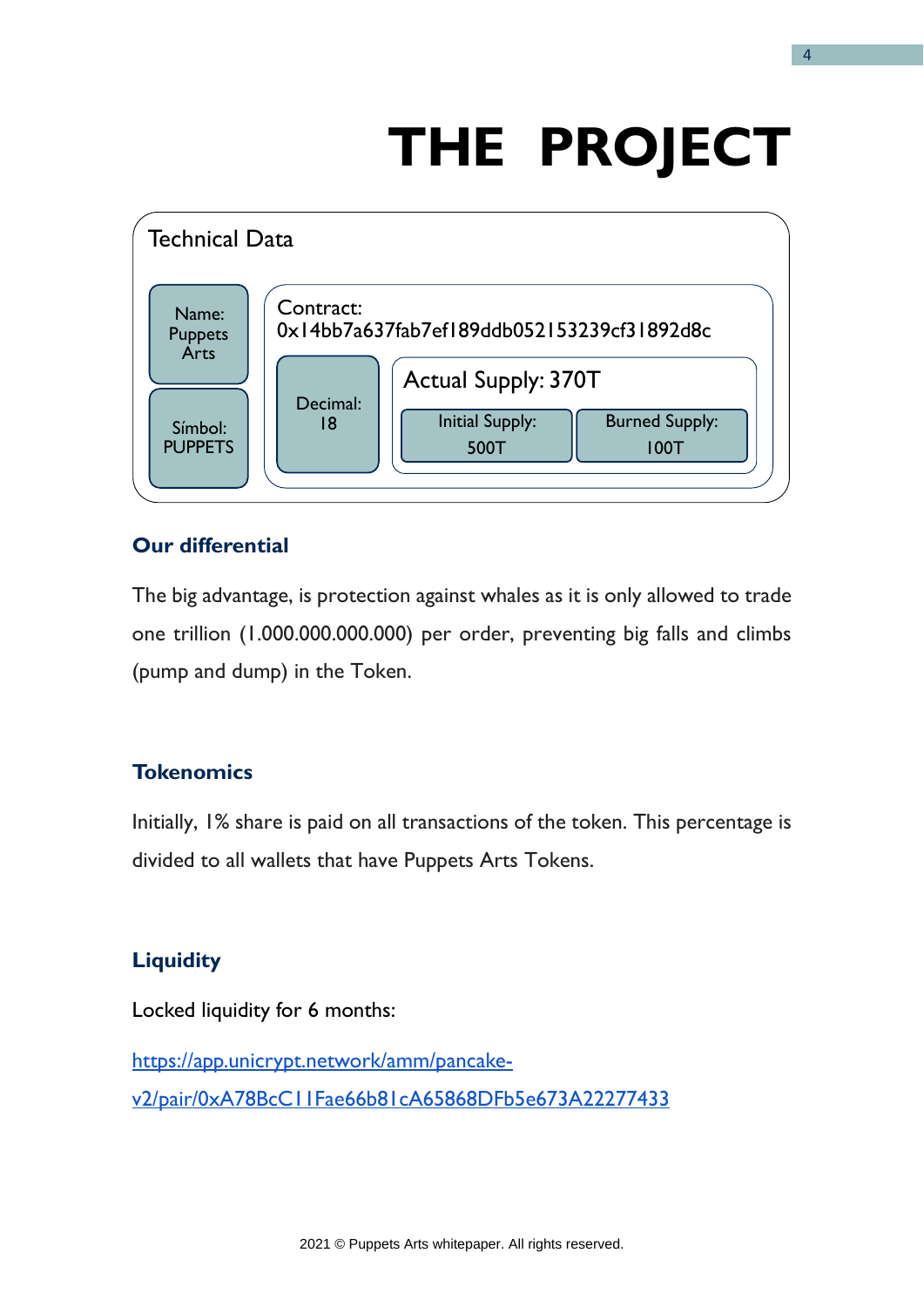# **Tax**

Puppets Arts Coin has a buying tax of 10,1% divided as follows:

- 1% Reflections
- 3,1% Liquidity Pool
- 3% Development and partnerships
- 3% Marketing

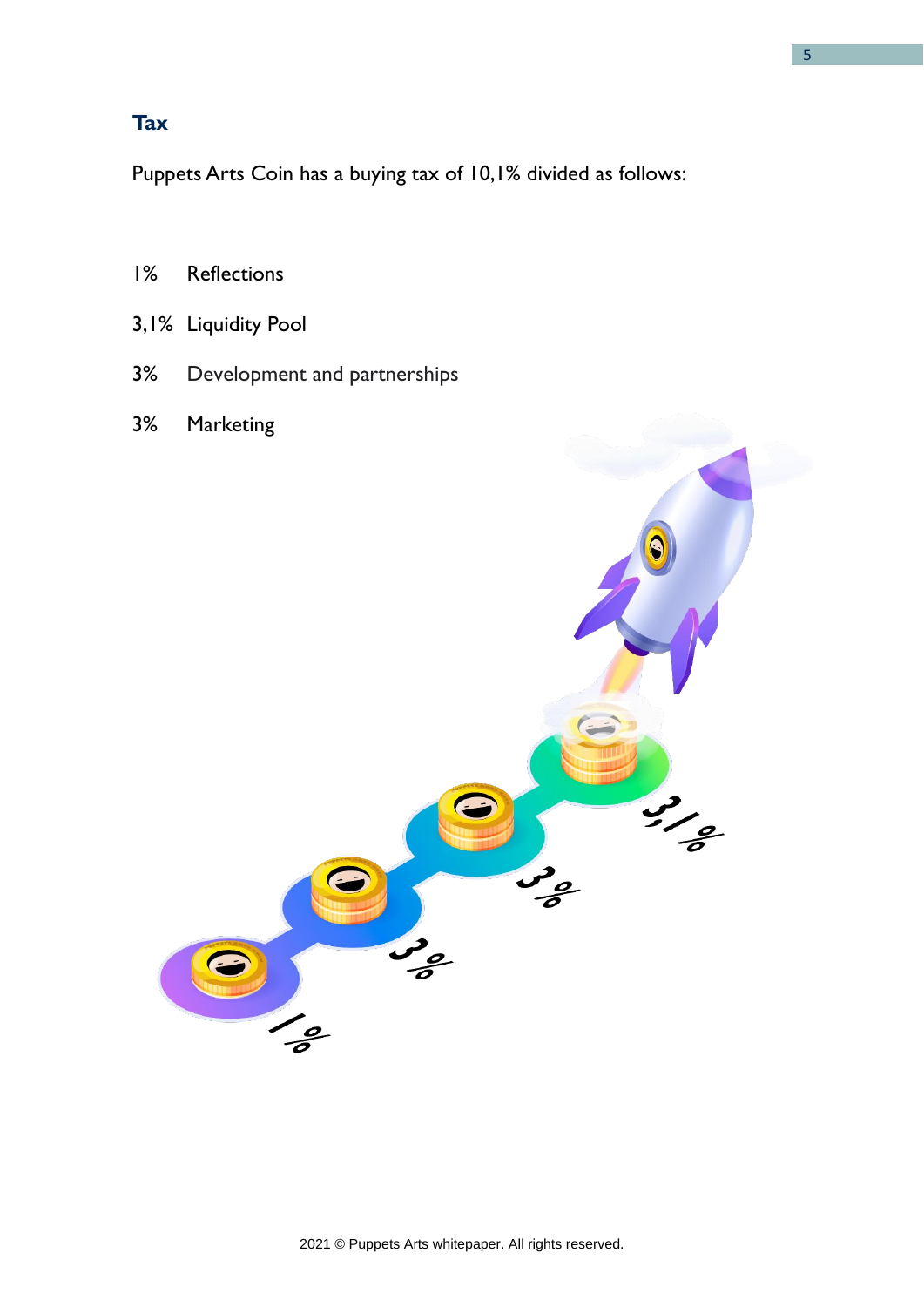# **Community**

Puppets Arts Coin is part of decentralized cryptography, which means that it is owned by everyone. All are part of the decisions and choices.

The community is the most important part of the project, as only together we can make a difference in the crypto world.

#### **Long run**

PUPPETS, is a long-term project and the price appreciation must happen with the development time.

It is a long journey, but it will be able to accomplish great things, bringing much valor for everyone.

#### **Reliance**

In the cryptocurrency market, trust is everything. This project, was born from the proposal that a token developed by the community, can be traded without fear of blows or rug pulling.

That's why, the trust of the community and especially its strength is what can take us where many have not yet reached. We expect the support and dedication from our holders and everyone.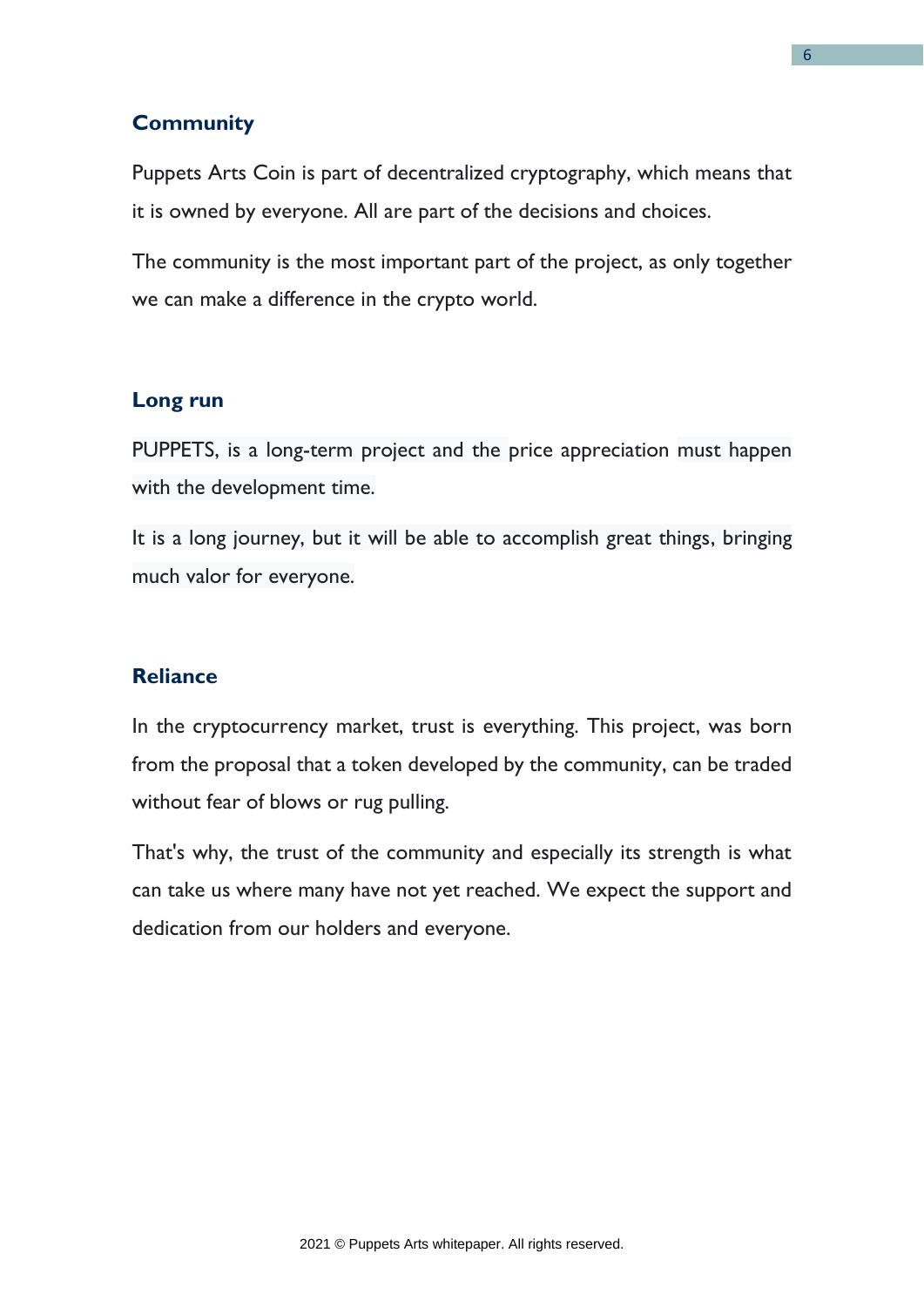## **NFT**

The NFTs Puppets, will have a simple design with cultural reinterpretations and pertinent subjects from the audiovisual world. The interpretations, will have the most varied ideas possible. NFTS will be released by seasons.

#### **Farm**

NFTS from season two onwards, can be used on the Puppets Arts Farm platform, they will have a use in the project Farm.

Conditions will be released throughout the project.

#### **Where to buy**

Puppets is traded by Binance Smart Chain (BSC). To acquire it, you will need to use a decentralized broker such as PancakeSwap or Poocoin and to keep it, you need to have a portfolio such as Trust Wallet or Metamask.

New listings on the way.

#### **Pancake**

[https://pancakeswap.finance/swap?inputCurrency=0x14bb7a637fab7ef189d](https://pancakeswap.finance/swap?inputCurrency=0x14bb7a637fab7ef189ddb052153239cf31892d8c) [db052153239cf31892d8c](https://pancakeswap.finance/swap?inputCurrency=0x14bb7a637fab7ef189ddb052153239cf31892d8c)

#### **Poocoin**

[https://poocoin.app/swap/?outputCurrency=0x14bb7a637fab7ef189ddb052](https://poocoin.app/swap/?outputCurrency=0x14bb7a637fab7ef189ddb052153239cf31892d8c) [153239cf31892d8c](https://poocoin.app/swap/?outputCurrency=0x14bb7a637fab7ef189ddb052153239cf31892d8c)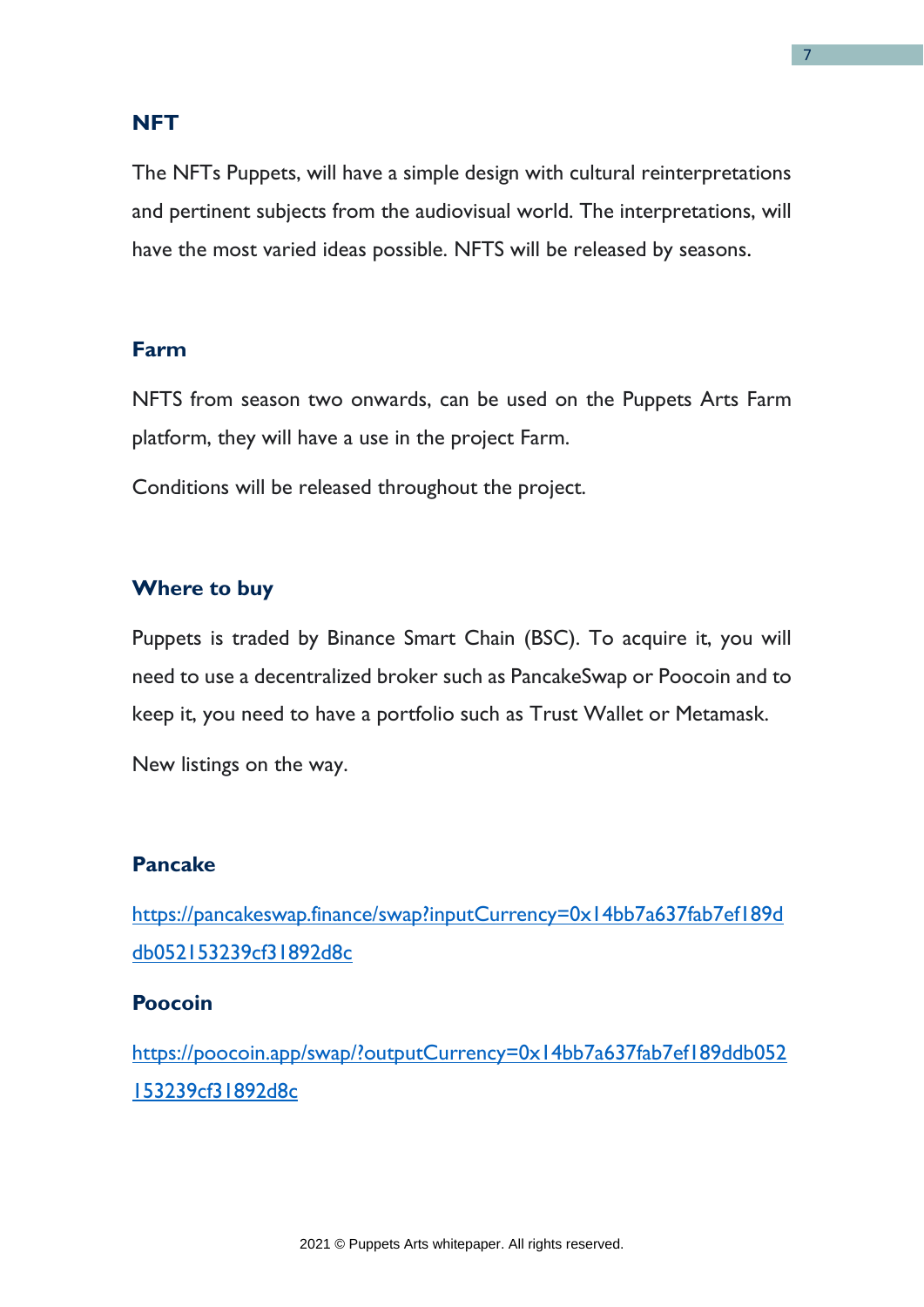# **ROAD MAP**

# **Goals**

We already have our goals for the First Semester well defined. We will start with the launch of the contract at BscScan, going through the website, marketing and launching in the listings until the availability of the first season of NFTS.

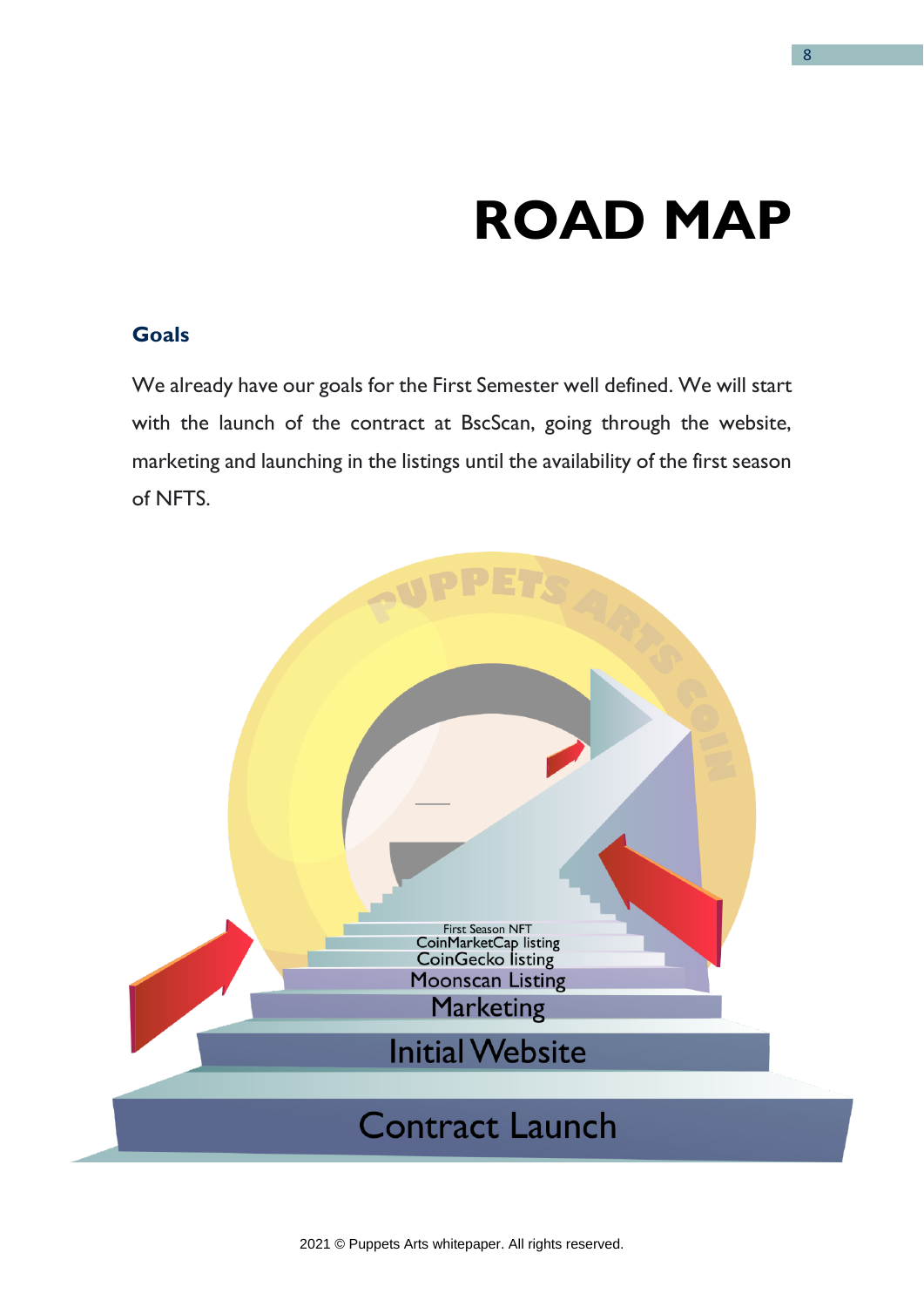Along with the initial goals, we set goals for a manual burning, which should proceed as follows:



The first NFT season, will be released in March 2022. In this first stage, the arts will only be collectible and can be highly valued for its rarity.

This action, will be carried out to capitalize a part of the project, being necessary a partnership with an NFTS marketplace platform making it feasible to carry out the stage.

Partnerships are always welcome, and can happen if it's good for the community.

The goals for the Second Semester are also defined, as follows:

- 20.000 Holders
- Marketing
- Project Consolidation
- Season two NFTs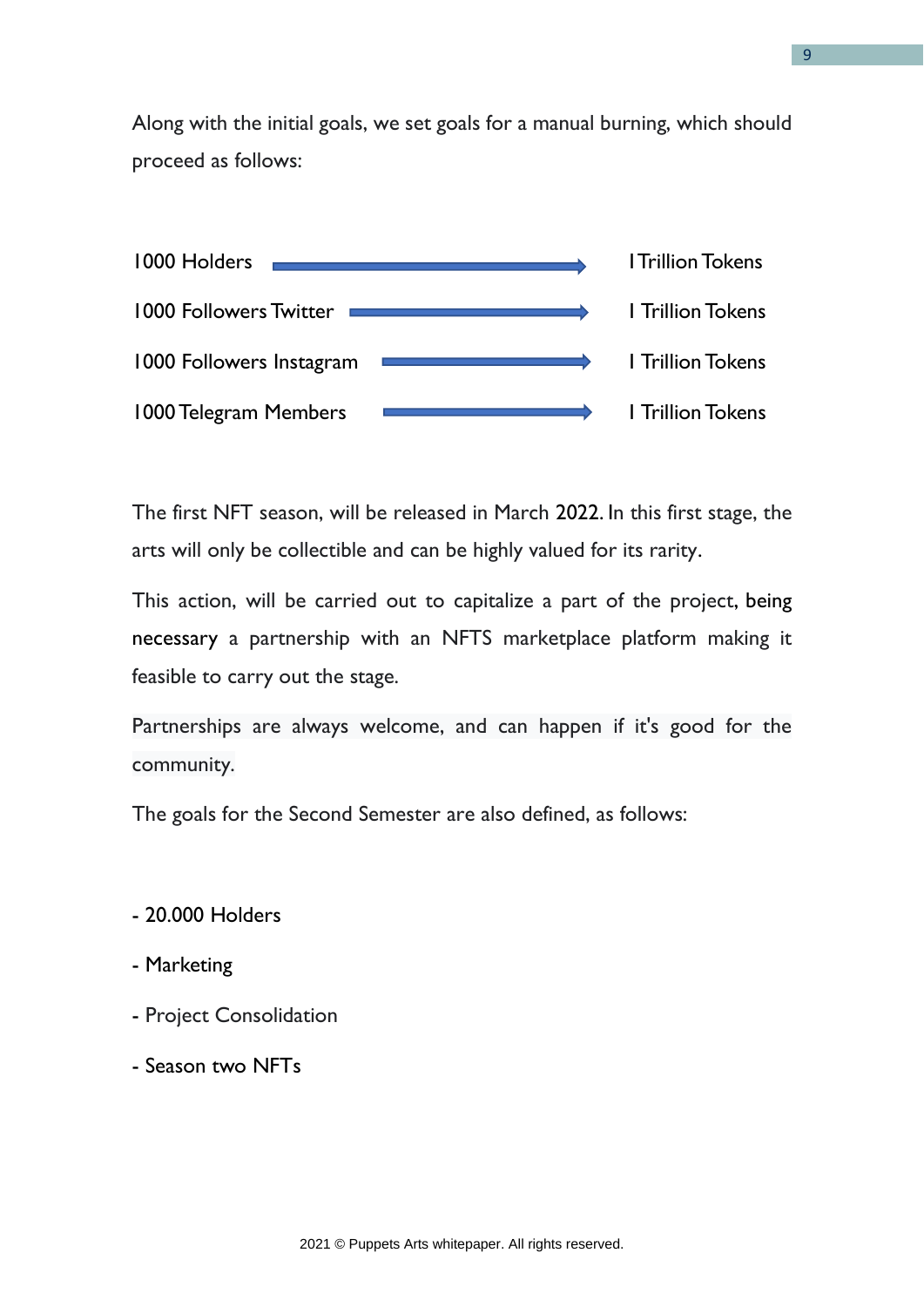The second stage of the project has as its flagship the development of the second season of NFTS which will already have their uses defined.

The Farm platform for Token and NFT holders.

This phase, is still under development and will likely be launched in the last month of 2022.

The Marketplace launch, will take place after the Farm's consolidation phase and will be developed for NFTS Puppets owners and also for partners to exhibit and sell their work.

After full development of the first goals, the project will be studied again and with the arrival of MetaVerso, Puppets Arts will be included in this new era of Cryptography. The world's first digital art exhibition at metaverse.

## **Metaverse**

Puppets Arts, intends to join MetaVerse in a completely new market, that will consolidate in the coming years.

This futuristic MetaVerse market that intends to unite the real world with the virtual can be very viable for our encryption. The potential is huge, and we intend to be part of it.

Puppets Arts aims to be one of the first NFTs to have an exhibition on the Metaverse.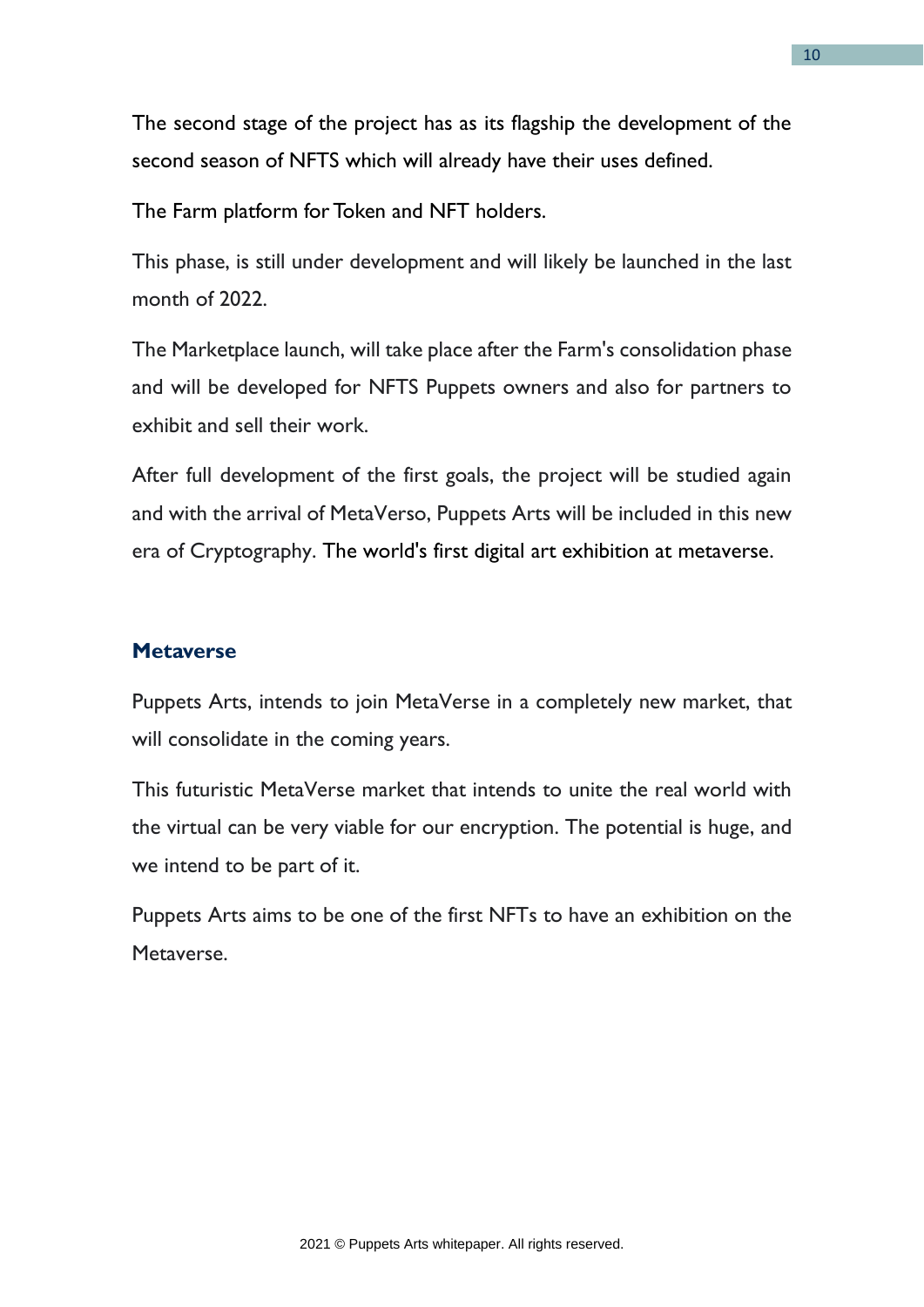# **DISCLAIMER**

## **Introduction**

# PLEASE READ THIS SECTION CAREFULLY.

The decentralized apps and brokers that have been mentioned are recommendations only and are under no obligation to Puppets and vice versa.

These are just means that may or may not be used to obtain Token Coins. Other companies also offer the same service. Additional information about crypto assets and their market was taken from the Internet and was not produced by Puppets.

This Whitepaper describes current developments in the project and does not constitute any form of advice.

This document is for informational purposes only, and is not intended as a demonstration. There are no guarantees for the successful development, or complete accuracy of the information contained here.

Puppets is not intended to constitute securities in any jurisdiction. This Whitepaper is not intended to be a prospectus or offering document, it is not intended to be a solicitation or an offer to purchase securities or exchange securities. This document does not guarantee that the laws or regulations in your jurisdiction will be complied with

This document is not investment advice or purchase recommendation. Puppets is volatile and can be a risky investment. Don't risk anything you're not willing to lose. Do not trust any individual or organization that promises you any guarantees of profit or returns far above the market average.